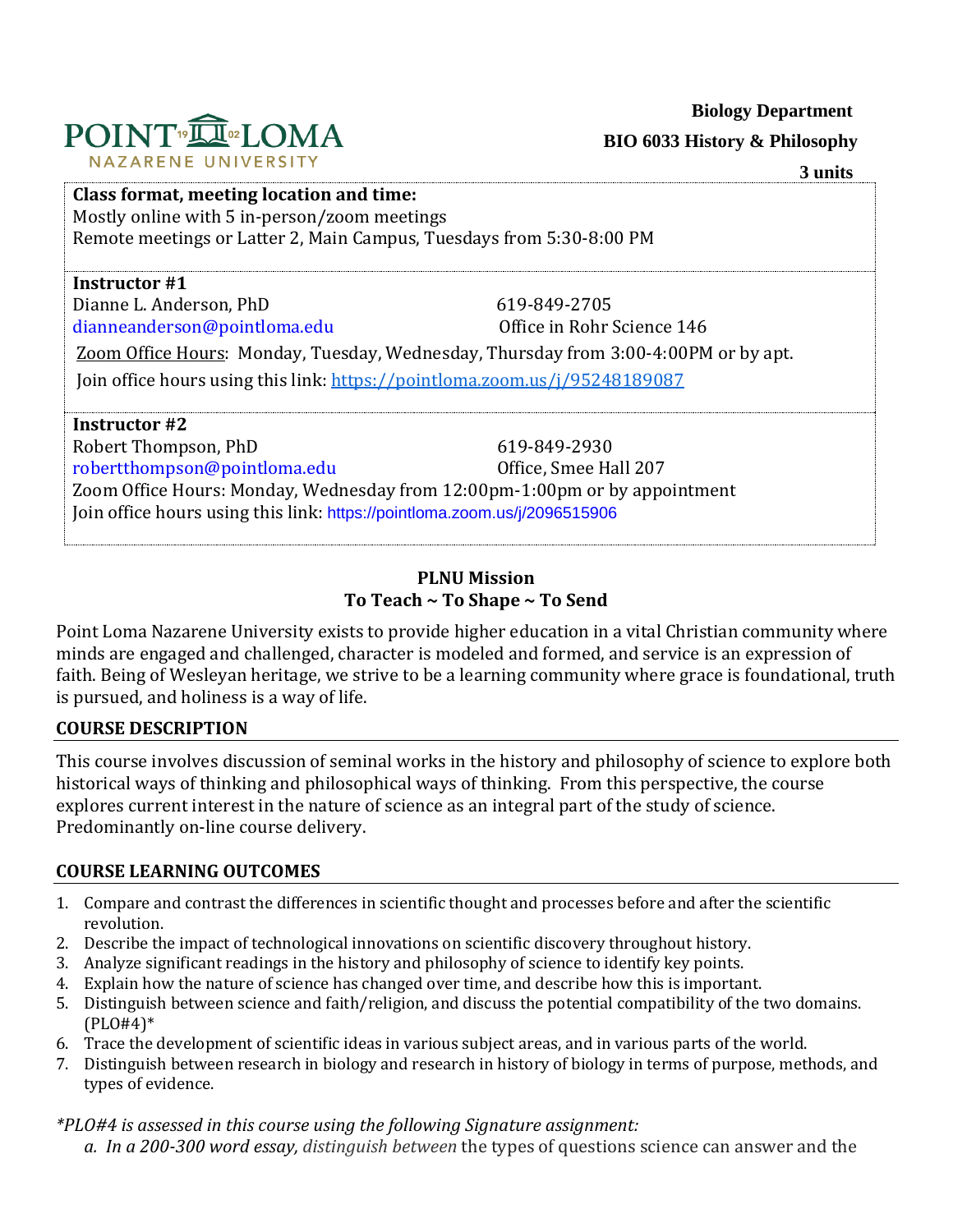types of questions faith/religion can answer.

b. *In a 200-300 word essay, discuss the potential compatibility of these two domains within the context of explanations for the diversity of life on earth.*

You will have several opportunities during this course to think about and to discuss the relationship between science and faith, as well as how this relationship impacts your everyday life, work, and relationships. Students in the class come from a variety of faith backgrounds and experiences, so we will spend time discussing why and how these issues are important in a respectful and hospitable manner. There is so much that we can learn from each other. Our hope and prayer is that as you explore these ideas, you might closely examine and reflect on your own beliefs and practices.

## **Course credit hour information**

It is expected that the completion of the reading, participation in discussions (online and in person), and writing required for this course will take approximately 150 hours (or approximately 10 hours per week), therefore, this class meets the PLNU credit hour policy for a 3-unit class.

| Weeks                           | Each week's expectations             | <b>Total Hours</b>         |
|---------------------------------|--------------------------------------|----------------------------|
| Weeks 1-4, 6-7, 8-10, and 12-13 | 6 hours reading, 2 hours DB or class | 10 hrs. x 11 weeks = $110$ |
|                                 | discussion, 2 hours written          |                            |
|                                 | assignment                           |                            |
| Weeks 5 and 11                  | 8 hours preparing presentation, 2    | 10 hrs. $x$ 2 weeks = 20   |
|                                 | hours in class                       |                            |
| Final project (week 14)         | 10 hours written and presentation of | 10 hours                   |
|                                 | final project                        |                            |
| Final assignment & exam (week   | 6 hours reading, 2 hours DB or class | 10 hours                   |
| 15)                             | discussion, 2 hours written          |                            |
|                                 | assignment                           |                            |

## **Course readings**

The readings for the course will come in three forms: books you purchase, readings available on Canvas, and readings that will be accessed through other websites.

Books to purchase for the course:

- Kuhn, Thomas, *The Structure of Scientific Revolutions*, 1962 (any edition is fine)
- DeWitt, Richard, *Worldviews: An Introduction to the History and Philosophy of Science*, 3rd Edition, 2018, John Wiley & Sons. ISBN 978-1119118893
- M.L. Gabriel & S. Fogel (Eds.), *Great Experiments in Biology*. 1955. Englewood Cliffs, New Jersey: Prentice-Hall, Inc. No ISBN, out of print but used copies are available for under \$20. If you can't find one for a reasonable price, I have copies that students can borrow.

## **Use of technology**

In order to be successful in the online environment, you'll need to meet the minimum technology and system requirements; please refer to the *[Technology and System Requirements](file://///ptloma.edu/courses/46859/pages/technology-and-system-requirements)* information. Problems with technology do not relieve you of the responsibility of participating, turning in your assignments, or completing your class work.

## **Course Requirements and Grading**

*Readings:* You are expected to read the required texts in accordance with the course schedule, as well as every post on the Discussion Board (DB) during the week for which that DB is assigned.

*Homework and discussion board assignments*: Given that we meet together infrequently, this is primarily an online learning community. As such, an ongoing, engaged conversation in the discussion board area is critical to the success of our time together. You will receive up to 10 points each week for DB (or for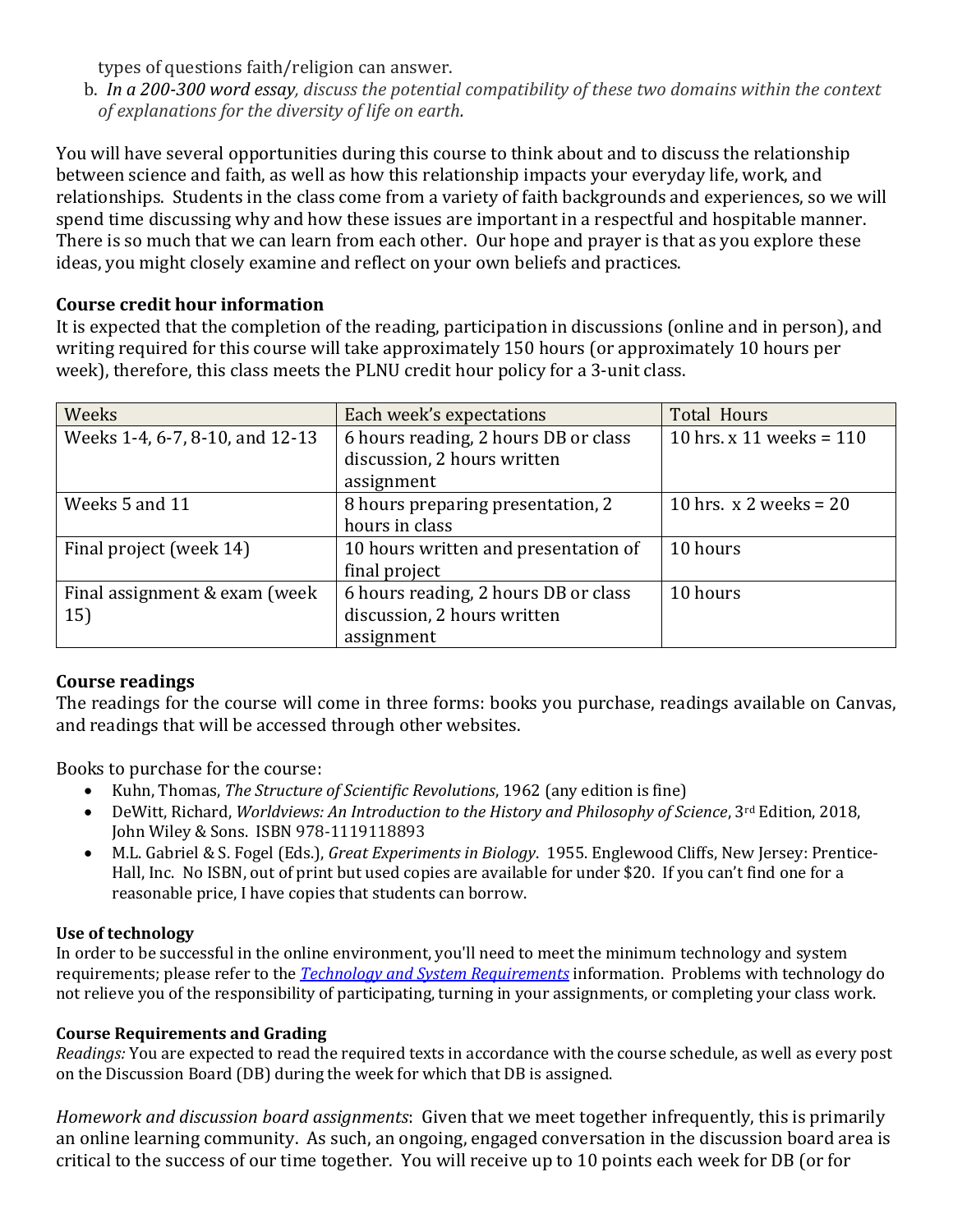participation in in-person discussion if applicable). You are allowed one week of non-participation for illness/family issues, etc. However, every effort must be made to attend the five in-person meetings since there are so few of them.

Each discussion board post to the original DB prompt(s) should be a minimum of 150 words in length and should providence evidence of (1) comprehension of some relevant portion of the reading material and (2) critical engagement with the material. Most weeks, you will not be able to see other students' posts until you respond to the original prompt. Depending on the week, sometimes there will be specific discussion board prompts, and sometimes you will be encouraged to take the reflection into any relevant area that you find interesting.

In addition, you are expected to post responses to at least three other students' reflections on the reading every week. Each response should show comprehension of the reading material, and should engage the other student's reflection in a thoughtful and substantive manner. Discussion may continue past the due date if sufficient interest is ongoing. The minimum requirement is three responses per week.

*Summative assessments for the course:* Pairs of students will prepare and present two 10-minute presentations that trace the development of scientific thought on two different topics. The first presentation will be on a topic relevant to the History of Medicine, and the second will be on the historical development of thought in one area of biology or chemistry. Details about these presentations are available within the appropriate module. Each presentation is worth 50 points.

Near the end of the course, students will be expected to complete a final project that encompasses and draws on much of the material in the course. There are four options for the final; these choices are described in the Final Project module. Students are expected to provide a citation page with full bibliographic information for their sources as well as appropriate in-text citations within the body of the paper. Essays without appropriate grammar, structure, formatting, and citation, will receive a lowered grade. This assignment serves as the final exam for the course.

*Grading:* Written assignments 10 points/week x 12 weeks = 120 points Discussion Board posts/Class discussions 10 points/week x 12 weeks = 120 points Presentations 50 points each x 2 = 100 points Final project/exam 50 points **Total for course 390 points** 

Letter grades will be assigned as follows: A- (90-91), A (92-100)

B- (80-81), B (82-87), B+ (88-89) C- (70-71), C (72-77), C+ (78-79) D- (60-61), D (62-67), D+ (68-69) F Below 60

*Note: There is often an assumption that something is wrong when a student receives less than a perfect score for an assignment. A perfect score is quite unusual, especially on large assignments, and means that there were no errors, and no suggestions for improvement could even be made. This is rarely the case.*

## *Incompletes and Late Assignments*

Assignments submitted within 24-hours of the due date will earn up to half credit. Assignments submitted later than 24 hours may not earn credit.With respect to final project and the presentations, we will deal with extreme circumstances beyond the control of the student(s) on a case by case basis. In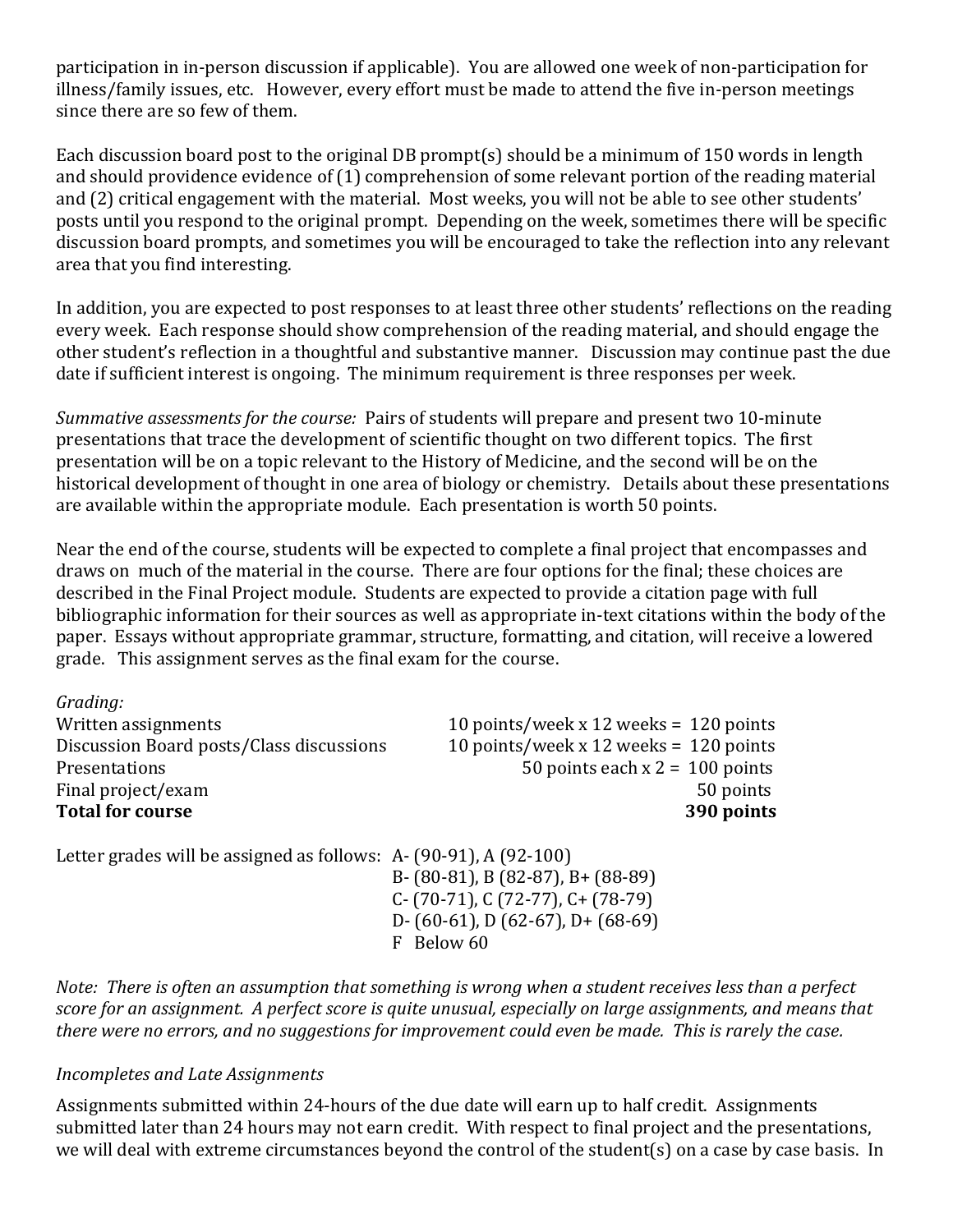such cases, and depending on the circumstances, there may be a significant reduction in grade. Incomplete grades will only be assigned under extremely unusual circumstances.

### **Inclusive language policy**

The use of inclusive language is now prevalent, even expected, throughout most sectors of our society (e.g., academia, government, business, religious organizations). Further, inclusive language is very often a more accurate and fair representation of the intended meaning of a person's communicative content. As such, everyone is expected to make use of inclusive language in all written work. The avoidance of such use in a given project will result in a lowering of the grade for that project. In addition, everyone is expected to make use of inclusive language during classroom discussions.

### **Discrimination/harassment policy**

Discrimination or harassment related to race, gender, ethnicity, sexual identity or orientation, differences in ability, religious choice, or any other type of behavior that dehumanizes human beings or dismisses difference, is not conducive to a good learning environment and is harmful to human vitality and healthy community. These behaviors will not be tolerated. We encourage all students to be open to any honest, respectful, and tactful discussion of issues that might arise in the context of our learning.

# **GENERAL PLNU POLICIES**

### **PLNU SPIRITUAL CARE**

#### **Mission Valley:**

PLNU strives to be a place where you grow as a whole person. To this end we provide resources for our Graduate and Adult Degree Completion students to encounter God and grow in their Christian faith. At the Mission Valley (MV) campus we have an onsite chaplain, Rev. Gordon Wong, who is available during class break times across the week. If you have questions for, desire to meet or share a prayer request with Rev. Wong you can contact him directly at [mvchaplain@pointloma.edu](mailto:mvchaplain@pointloma.edu) or [gordonwong@pointloma.edu.](mailto:gordonwong@pointloma.edu) Rev. Wong's cell number is 808-429-1129 if you need a more immediate response.

In addition, on the MV campus there is a prayer chapel on the third floor which is open for use as a space set apart for quiet reflection and prayer.

## **PLNU COPYRIGHT POLICY**

Point Loma Nazarene University, as a non-profit educational institution, is entitled by law to use materials protected by the US Copyright Act for classroom education. Any use of those materials outside the class may violate the law.

## **PLNU ACADEMIC HONESTY POLICY**

Students should demonstrate academic honesty by doing original work and by giving appropriate credit to the ideas of others. Academic dishonesty is the act of presenting information, ideas, and/or concepts as one's own when in reality they are the results of another person's creativity and effort. A faculty member who believes a situation involving academic dishonesty has been detected may assign a failing grade for that assignment or examination, or, depending on the seriousness of the offense, for the course. Faculty should follow and students may appeal using the procedure in the university Catalog. See the [Academic Honesty Policy](https://catalog.pointloma.edu/content.php?catoid=48&navoid=2757#Academic_Honesty) in the Graduate and Professional Studies Catalog for definitions of kinds of academic dishonesty and for further policy information.

## **PLNU ACADEMIC ACCOMMODATIONS POLICY**

While all students are expected to meet the minimum standards for completion of this course as established by the instructor, students with disabilities may require academic adjustments, modifications or auxiliary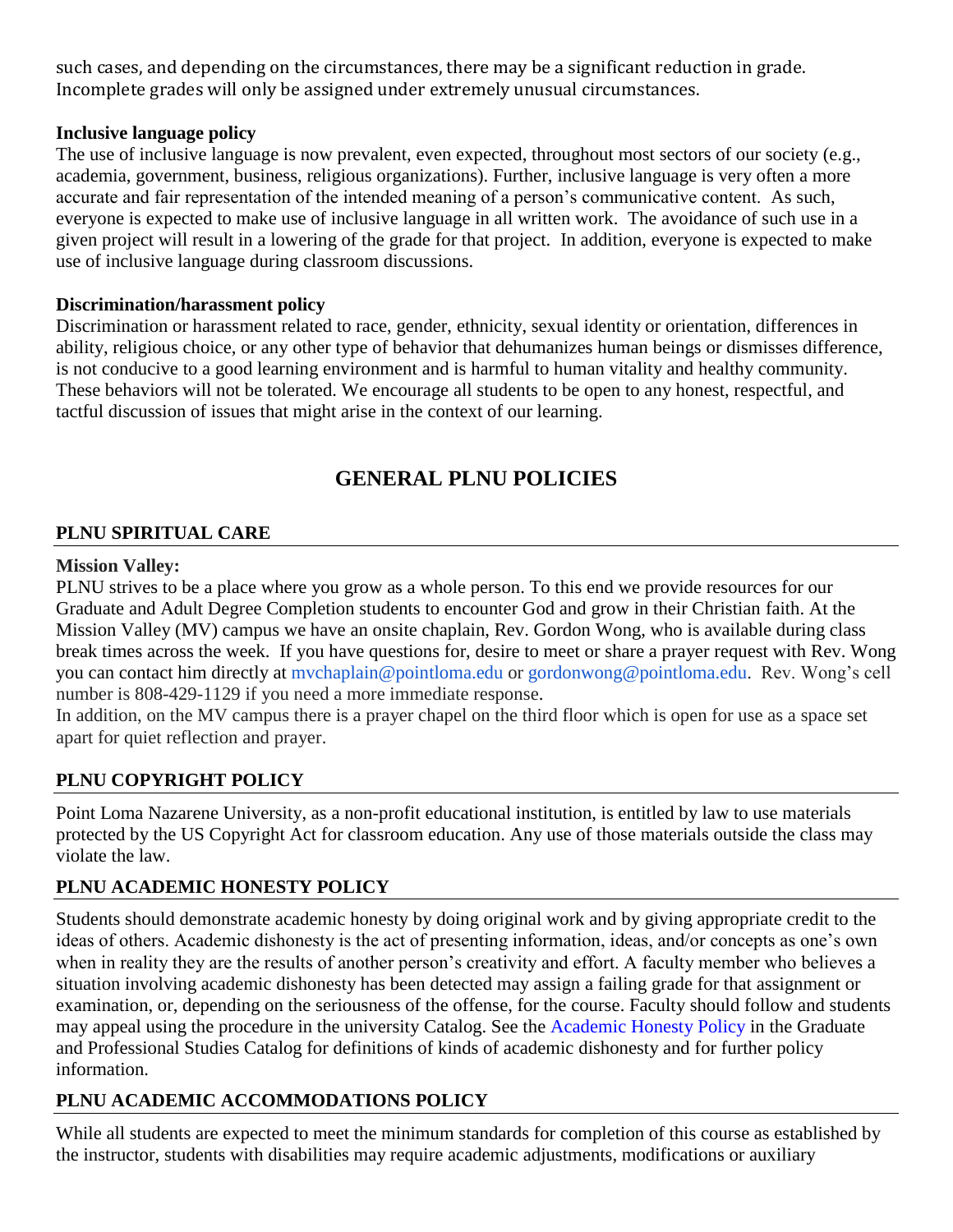aids/services. At Point Loma Nazarene University (PLNU), these students are requested to register with the Disability Resource Center (DRC), located in the Bond Academic Center, located in the Bond Academic Center [\(DRC@pointloma.edu](mailto:DRC@pointloma.edu) or 619-849-2486). The DRC's policies and procedures for assisting such students in the development of an appropriate academic adjustment plan (AP) allows PLNU to comply with Section 504 of the Rehabilitation Act and the Americans with Disabilities Act. Section 504 prohibits discrimination against students with special needs and guarantees all qualified students equal access to and benefits of PLNU programs and activities. After the student files the required documentation, the DRC, in conjunction with the student, will develop an AP to meet that student's specific learning needs. The DRC will thereafter email the student's AP to all faculty who teach courses in which the student is enrolled each semester. The AP must be implemented in all such courses.

If students do not wish to avail themselves of some or all of the elements of their AP in a particular course, it is the responsibility of those students to notify their professor in that course. PLNU highly recommends that DRC students speak with their professors during the first two weeks of each semester about the applicability of their AP in that particular course and/or if they do not desire to take advantage of some or all of the elements of their AP in that course.

## **PLNU ATTENDANCE AND PARTICIPATION POLICY**

Regular and punctual attendance at all **synchronous** class sessions is considered essential to optimum academic achievement. If the student is absent for more than 10 percent of class sessions (virtual or face-to-face), the faculty member will issue a written warning of de-enrollment. If the absences exceed 20 percent, the student may be de-enrolled without notice until the university drop date or, after that date, receive the appropriate grade for their work and participation. In some courses, a portion of the credit hour content will be delivered **asynchronously** and attendance will be determined by submitting the assignments by the posted due dates. See [Academic Policies](https://catalog.pointloma.edu/content.php?catoid=48&navoid=2757#Class_Attendance) in the Graduate and Professional Studies Catalog. If absences exceed these limits but are due to university excused health issues, an exception will be granted.

#### **Asynchronous Attendance/Participation Definition**

A day of attendance in asynchronous content is determined as contributing a substantive note, assignment, discussion, or submission by the posted due date. Failure to meet these standards will result in an absence for that day. Instructors will determine how many asynchronous attendance days are required each week.

#### Hybrid courses:

At Point Loma Nazarene University, attendance is required at all scheduled classes. Adult Degree Completion courses are taught in the hybrid format, which means some class meetings will be face-to-face and some will be online. Attendance in the face-to-face classes is to be for the entire time of the class. Arriving late or leaving early will be considered a partial absence. A day of attendance in an online class is determined as contributing a substantive note, assignment, discussion, or submission that adds value to the course as determined by the instructor. Three days of attendance are required each week.

#### Face-to-face Portion of the Hybrid course

In blended or hybrid courses, if a student misses one face-to-face class then the faculty member will send an email to the student and the Director of Student Success warning of attendance jeopardy. There are no exceptions to this policy.

If a student misses two face-to-face classes, the faculty member or Vice Provost for Academic Administration (VPAA) will initiate the student's de-enrollment from the course without further advanced notice to the student. If the date of de-enrollment is past the last date to withdraw from a class, the student will be assigned a grade of "F" and there will be no refund of tuition for that course.

#### Online Portion of the Hybrid Course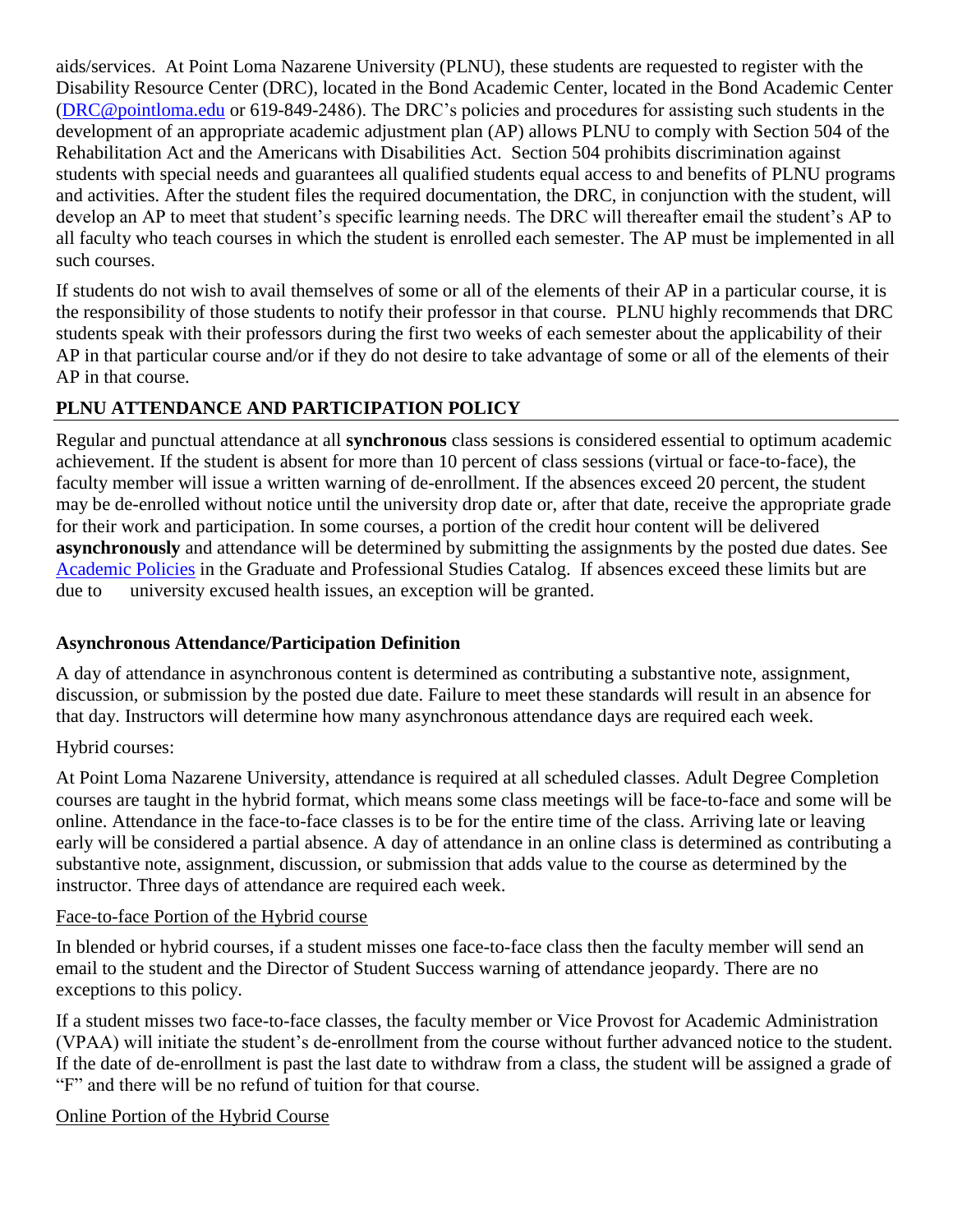If a student misses two online classes (fails to contribute to a discussion board) during the course, then the faculty member will send an email to the student and the Director of Student Success warning of attendance jeopardy. There are no exceptions to this policy.

If a student misses three online classes (fails to contribute to a discussion board by the due date) during the course, then the faculty member or Vice Provost for Academic Administration (VPAA) will initiate the student's de-enrollment from the course without further advanced notice to the student. If the date of deenrollment is past the last date to withdraw from a class, the student will be assigned a grade of "F" and there will be no refund of tuition for that course.

1 missed F2F class  $=$  warning 2 missed F2F classes = de-enrollment 2 missed online classes = warning  $3$  missed online classes  $=$  de-enrollment

Students taking hybrid/blended courses lasting over 14 weeks are expected to attend each week of the course. Attendance is defined as logging into the course each calendar week to check on updates and announcements. In addition, students must participate in the academic graded activities during the calendar week the assignments/activities are due. Students must also attend all scheduled face-to-face meetings. Students who do not attend at least once in any given calendar week will be issued an attendance warning. Students who do not attend at least once in any two consecutive weeks in the online will be dropped from the course retroactive to the last date of recorded attendance.

Students who anticipate being absent for an entire week of a course should contact the instructor in advance for approval and make arrangements to complete the required coursework and/or alternative assignments assigned at the discretion of the instructor.

## **USE OF TECHNOLOGY**

In order to be successful in the online environment, you'll need to meet the minimum technology and system requirements; please refer to the *[Technology and System Requirements](https://help.pointloma.edu/TDClient/1808/Portal/KB/ArticleDet?ID=108349)* information. Additionally, students are required to have headphone speakers compatible with their computer available to use. If a student is in need of technological resources please contact [student-tech-request@pointloma.edu.](mailto:student-tech-request@pointloma.edu)

Problems with technology do not relieve you of the responsibility of participating, turning in your assignments, or completing your class work.